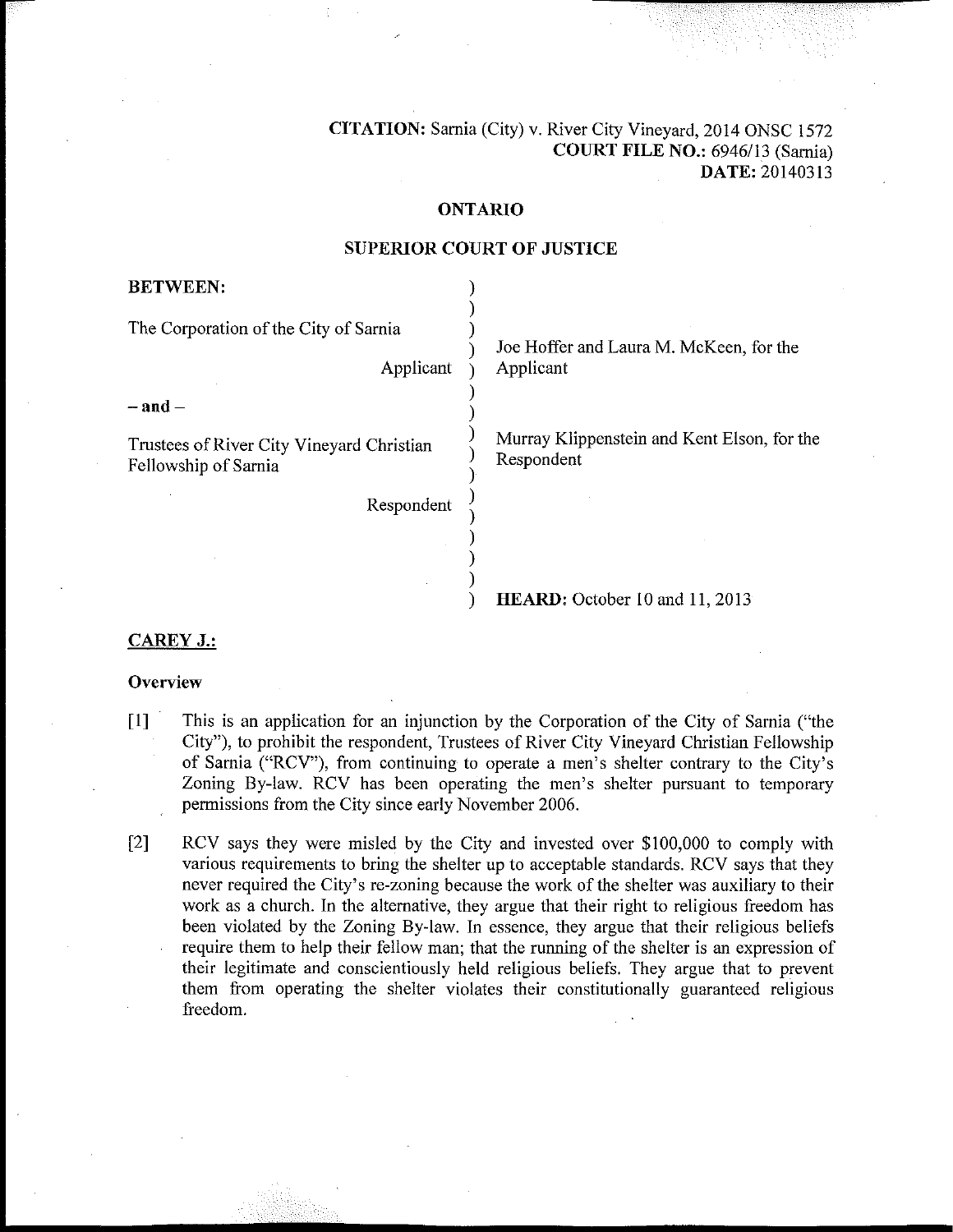- The City says that RCV was happy to comply with the City's direction until they lost an  $\lceil 3 \rceil$ application for permanent zoning to allow for the shelter.
- For reasons set out as follows, I accept the City's argument and an injunction will issue. I  $[4]$ reject that the City has acted in an unfair manner towards the church and I do not agree that the City has violated a *Charter-protected* right of the congregation.

#### Facts

- $[5]$ The respondent church has been operating a men's shelter in Sarnia since November 6, 2006. Three days after opening the shelter, the City advised RCV that the shelter operation was not a permitted use under the Zoning By-law. After discussions with the City, there was approval for a temporary zoning for the shelter for a maximum of 26 months. This "temporary use By-law" was passed pursuant to s. 344 of the Zoning Bylaw and s. 39 of the *Planning Act*, R.S.O. 1990, c. P.13. The intention, the City contends, was to provide time for the community to plan, develop and locate permanent emergency shelter within the community. Reverend George Esser's evidence was that during the operation of the temporary use By-law, RCV spent approximately \$100,000 renovating and designing the basement at 260 Mitton so that it would comply with the City's applicable billing standards.
- The temporary use By-law was set to expire in 2009 but, as the review process applicable  $[6]$ to the community emergency shelter was not completed, the church applied for and was granted an extension of the temporary use By-law for a maximum of 12 months as recommended by the Planning and Building Department. This extension and the previous temporary use By-law were not appealed.  $\mathbf{r}$
- $[7]$ In September 2010, the County of Lambton opened a permanent homeless shelter, the Inn of the Good Shepherd Lodge ("the Lodge"), and thus the extended use By-law was due to expire in September 2011, one year later. Consequently, RCV submitted another rezoning application seeking re-zoning to permit its permanent use of the building as a homeless shelter.
- $[8]$ Following a public meeting and submissions from local residents, the council denied the application based primarily on the opening of the Lodge and a finding that the continued use of the Mitton address as a shelter would have a negative impact upon the neighbourhood. RCV filed an appeal of council's denial on November 14, 2011, to the OMB. This appeal was withdrawn on April 3, 2012, and the position of the applicant is that the decision of council became final and binding upon that withdrawal. On June 12, 2012, the City council approved a motion to notify RCV that they were operating the shelter in contravention of the Zoning By-law and that if they were absent voluntary compliance by the end of July of that year, the City would file an application in Superior Court to force compliance. RCV continues to operate the homeless shelter to date.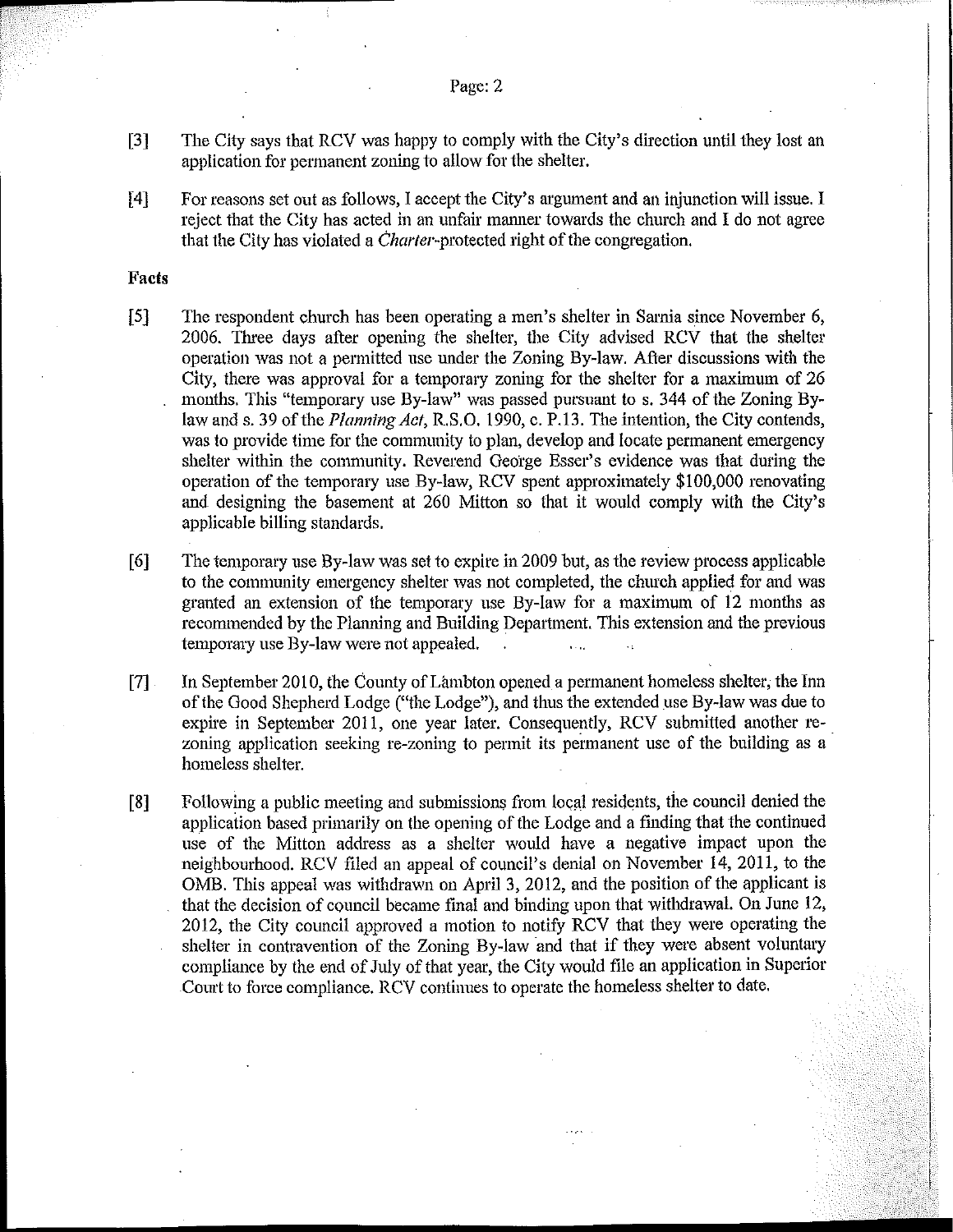#### **Legal Principles**

- $[9]$ The principle statutory framework for regulating land use in Ontario is the Planning Act. Purposes of the Planning Act are set out in s. 1.1 of the Planning Act:
	- $(i)$ to promote sustainable economic development in a healthy natural environment within the policy and by the means provided under this Act:
	- $(ii)$ to provide for a land use planning system led by provincial policy:
	- to integrate matters of provincial interest in provincial and  $(iii)$ municipal planning decisions;
	- to provide for planning processes that are fair by making  $(iv)$ them open, accessible, timely and efficient;
	- to encourage co-operation and co-ordination among various  $(v)$ interests:
	- $(v<sub>i</sub>)$ to recognize the decision-making authority and accountability of municipal councils in planning.
- $[10]$ Under the Planning Act processes for provincial and municipal development and redevelopment are established including official plans and zoning by-laws.
- The Provincial Policy Statement 2005, the County of Lambton's official plan and the  $[11]$ City of Sarnia's official plan, together established a policy-based framework used for decision making involving land use planning within the City of Sarnia. These documents set out in general terms the land use planning goals and objectives. The zoning by-laws of the City are specific documents regarding land use planning commission. The regulations that are part of those zoning by-laws are designed to implement planning policy and set out permissions as needed for use of parcels of land. These zoning by-laws of the City of Sarnia were enacted under s. 34 of the Planning Act and under the Zoning By-law no building within the City of Sarnia can be used in whole or in part except in conformity with the uses allowed under the Zoning By-law (Planning Act, s. 34 "Zoning By-laws", s. 67 "Penalty").
- The Zoning By-law contains definitions, the following which are pertinent to this  $[12]$ application:

"ACCESSORY" shall mean a use or building subordinate, incidental and exclusively devoted to the main use, building, or structure located on the same lot therewith.

"CHURCH (PLACE OF WORSHIP)" means a building used by a religious organization for public worship and church-sponsored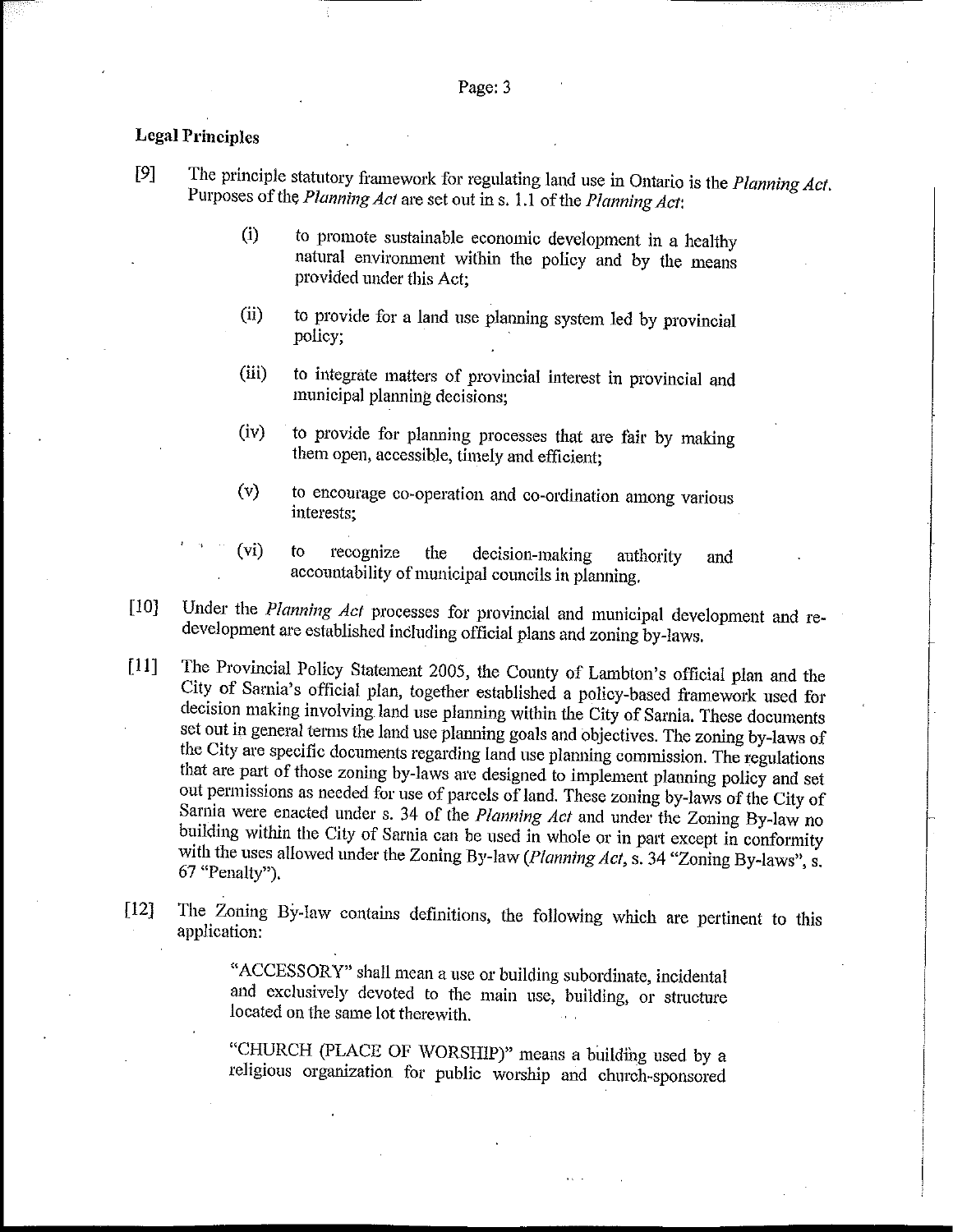community activities and projects, and may include as accessory uses a rectory or manse, church hall, day nursery or religious school. offices, but shall not include a soup kitchen or food bank, unless otherwise permitted by this By-law.

"EMERGENCY SHELTER" means a supervised temporary residence comprised of beds arranged in a dormitory or traditional dwelling unit arrangement for persons in a housing crisis and in immediate need of emergency short-term shelter until alternative permanent housing accommodations can be obtained.

"TEMPORARY USE" means a use permitted for a temporary period by By-law passed under Section 39 of the Planning Act.

"USE" where it appears as a noun, means the purpose for which a lot, building or structure, or any combination thereof is designed, arranged, occupied or maintained.

 $[13]$ The definitions set out in s. 2 of the Zoning By-law apply unless the context requires otherwise. The By-law provides where a term is not defined, its common usage shall apply (s. 1.3 "Interpretation" and s. 2 "Definitions").

#### **Issues and the Law**

#### Is RCV operating the shelter at 260 Mitton in contravention of the zoning by-law?

- $[14]$ I find that the homeless shelter does not conform to the permitted use regulations of the URI-27 zone. It is not a church and, in my view, is not included as a church sponsored community activity given the prohibition in the definition of soup kitchens and food banks. I agree with the applicant that these specific prohibitions illustrate the intent of the Zoning By-law to narrowly prescribe the range of activities which constitute church use.
- $[15]$ RCV physically altered the basement of the church facility at 260 Mitton at an estimated cost of \$100,000 to accommodate its use as a homeless shelter operation. In applying the word "use" as it appears in the By-law definition section, it is clear that church sponsored community activities do not constitute a purpose for the way the building was "designed. arranged, occupied or maintained".
- $[16]$ I do not find the use of this property as a homeless shelter falls within the accessory uses permitted in the By-law. Clearly, this shelter is not incidental and exclusively devoted to the main use of the building, that of a church.
- $\overline{17}$ While the church may regard a homeless shelter as an extension of their spiritual mission, in my view, legally, it fits into the definition in the By-law of "emergency shelter".
- $[18]$ In conclusion, it is clear to me that the use of this church facility's basement as a homeless shelter was always in contravention of the clear intention and meaning of the Zoning By-law. I find that at no time did the RCV have permission on a permanent basis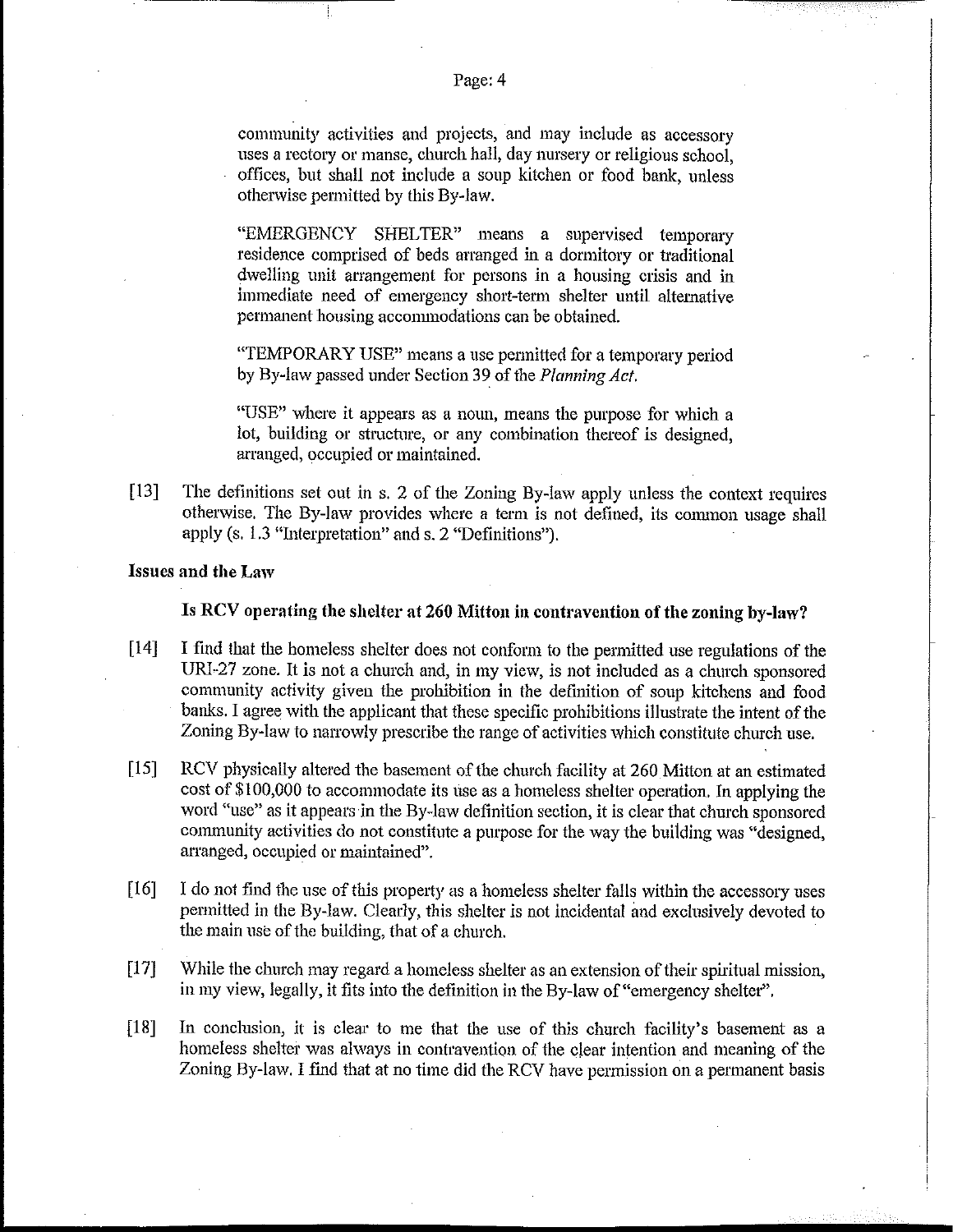to operate a shelter and I find that they were not entitled under the By-law to operate the shelter except on a temporary basis under the permission granted by council. It is clear to me that the church was completely prepared to operate the shelter on a temporary basis and expend \$100,000 with the permission of the City in the hope that the shelter would become established and accepted in the neighbourhood allowing for approval in the future of a permanent re-zoning application. I find that this was a strategic decision. I am not persuaded that the City enticed RCV to apply for temporary zoning with false promises.

#### Does the Zoning By-law and its Enforcement Infringe RCV's Freedom of Religion?

 $[19]$ The Supreme Court of Canada has held that s. 2(a) of the Canadian Charter of Rights and Freedoms, Part I of the Constitution Act, 1982, being Schedule B to the Canada Act 1982 (U.K.), 1982, c. 11, protects not only a person's religious beliefs, but their right to act on his or her beliefs where that practice has a nexus with their religious beliefs. It is not disputed by the City that the congregation of RCV have a sincere belief in their religious obligation to feed and shelter the poor and homeless at 260 Mitton, But RCV must also show that the By-law interferes with their religious obligations in a way that is more than "trivial or insubstantial interference". The Charter does not require legislation to refrain from imposing any burdens on the practice of religion (see Syndicat Northcrest c. Amselem, 2004 SCC 47, 2004 CarswellQue 1543 (S.C.C.)).

 $[20]$ In my view, the application of the By-law in this case is similar to that in *Milton (Town)* v. Smith, 1986 CarswellOnt (Ont. H.C.J.). Here, as in *Milton*, the congregation would be free to carry on the operation of the shelter in a zoned location. Thus, the restriction is on the location of the shelter, not on the congregation's ability to operate one. As well, the guarantee of freedom of religion should apply not only to the congregation of RCV, but to the citizens as a whole of the City of Sarnia. They have the right to be free from the imposition of the religious beliefs of the respondents if those beliefs infringe on their ability to plan and regulate land use in their municipality. Freedom of religion should not extend to permit an individual or congregation to remove themselves from the operation of a lawful mandatory legislative regime that was enacted for appropriate planning purposes and conceived in a way completely neutral to religious beliefs.

 $[21]$ RCV or any religious organization is not prohibited from believing in their obligation to do good works as part of their religious belief. However, good works are hardly the exclusive domain of religious organizations. To allow any individual or organization to operate outside properly enacted zoning legislation and related by-laws in the name of doing "good works" would render such legislation virtually unenforceable and would involve an imposition of another's concept of their religious mandate on the community as a whole in violation of the clearly expressed wishes of the community in relation to planning order. Consideration must also be given to s. 15 of the Charter that guarantees all individuals the right to "the equal protection and equal benefit of the law" without discrimination based on religion amongst other reasons. Individuals living near the shelter location have a right to expect that zoning by-laws will be enforced in respect of everyone.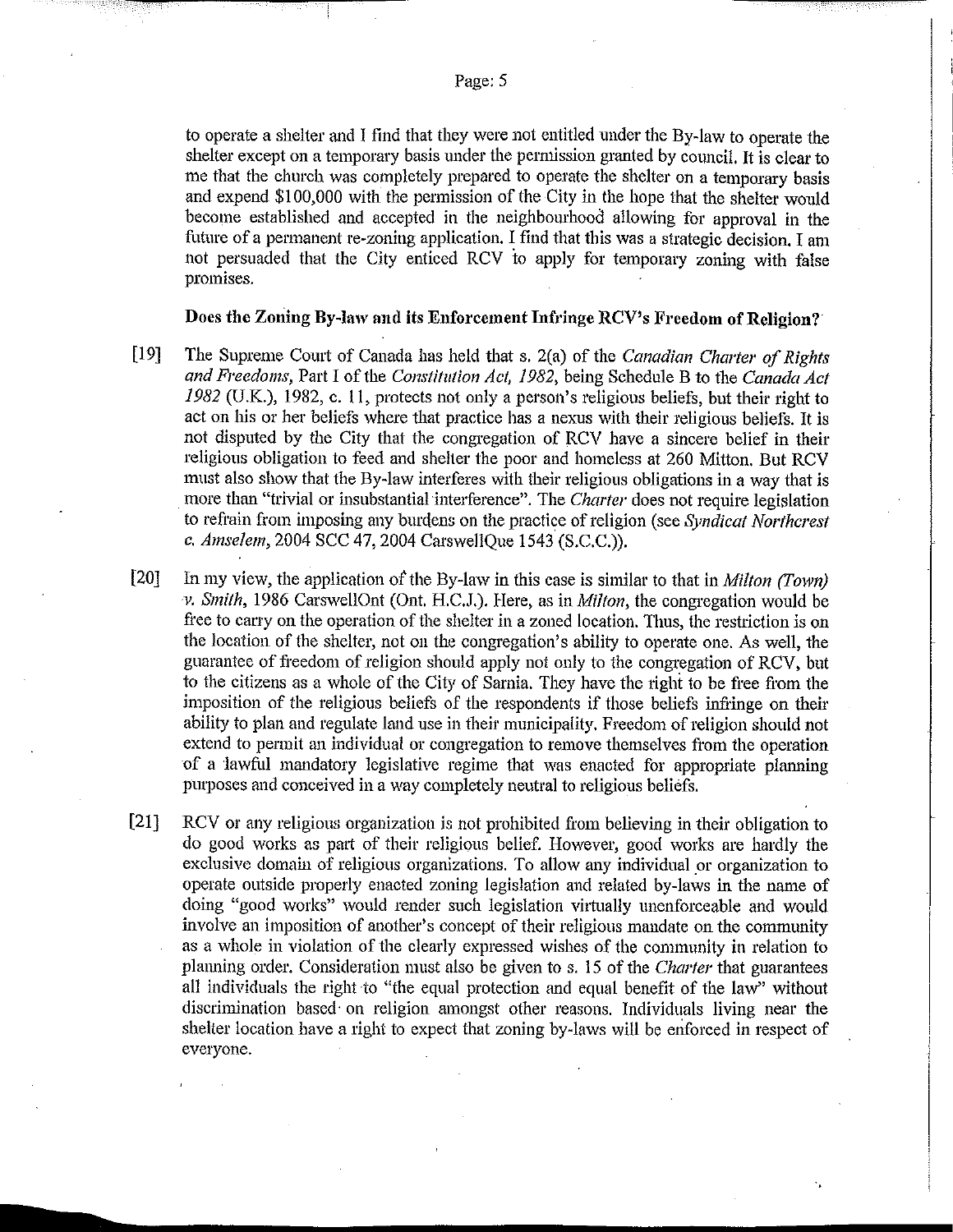- $[22]$  I have reviewed the American court decisions relied on by the respondents in support of their position that zoning by-laws prohibiting shelters or soup kitchens in churches violate religious freedoms, I am not persuaded that s. 2 of the *Charter* is analogous to the *Religious Freedom Restoration Act that has been applied in the American cases. I do not* find those cases helpftil to this situation and have not relied upon them.
- $[23]$  Furthermore, I do not find that restricting the uses of a church building is similar to banning prayer or the celebration of religious services. The church has failed to persuade me that there is a substantial infringement of the congregation's freedom of religion by the enforcement of legitimately motivated planning legislation.
- [24] For the preceding reasons, I find that any interference with the beliefs of the respondents is trivial and insubstantial.
- [25] The City has not questioned the sincere motivation of the Trustees of River City Vineyard Christian Fellowship of Sarnia. It is clear from the material before me on this application that good has come from the work done at the Mitton St. shelter and lives have been positively changed. Most of the neighbours closest to the shelter supported its continuance. Even those opposed to the rezoning did so based on the shelter location and its impact on the existing corninunity in that location.
- [26] My clecision is based on confirming that the zoning by-laws apply equally to all, even those on the 'side of the angels'. It is not a rejection of the values or sincere efforts of the congregation and the Trustees of the church. Good works allowed for under the Zoning By-law may continue.
- [27] Accordingly, I order as follows:
	- a) RCV's request for declaration that City of Sarnia Zoning By-law No. 85 infringes the rights of River City's members under s. 2(a) of the *Charter* is dismissed:
	- b) There will be a declaration that the operation of a homeless shelter on the property located at 260 Mitton St. N., Sarnia, is in contravention of the City of Sarnia By-law No. 85 of 2002.
	- c) A permanent injunction prohibiting the respondents from operating a homeless shelter on the property located at 260 Mitton St. N., Sarnia, will issue effective June 15, 2014 to allow for the orderly transfer of residents of the shelter to other residences.

#### ~ **Costs**

[28] I have received cost submissions from both parties. I have found the church's position that good works are part of their theological mandate to be sincerely held. The City has conceded that point. The church is a charitable enterprise and has invested over \$100,000 into the shelter which has done much good. There was a novel legal issue here that was not frivolous and the church was relying on case law from neighbouring American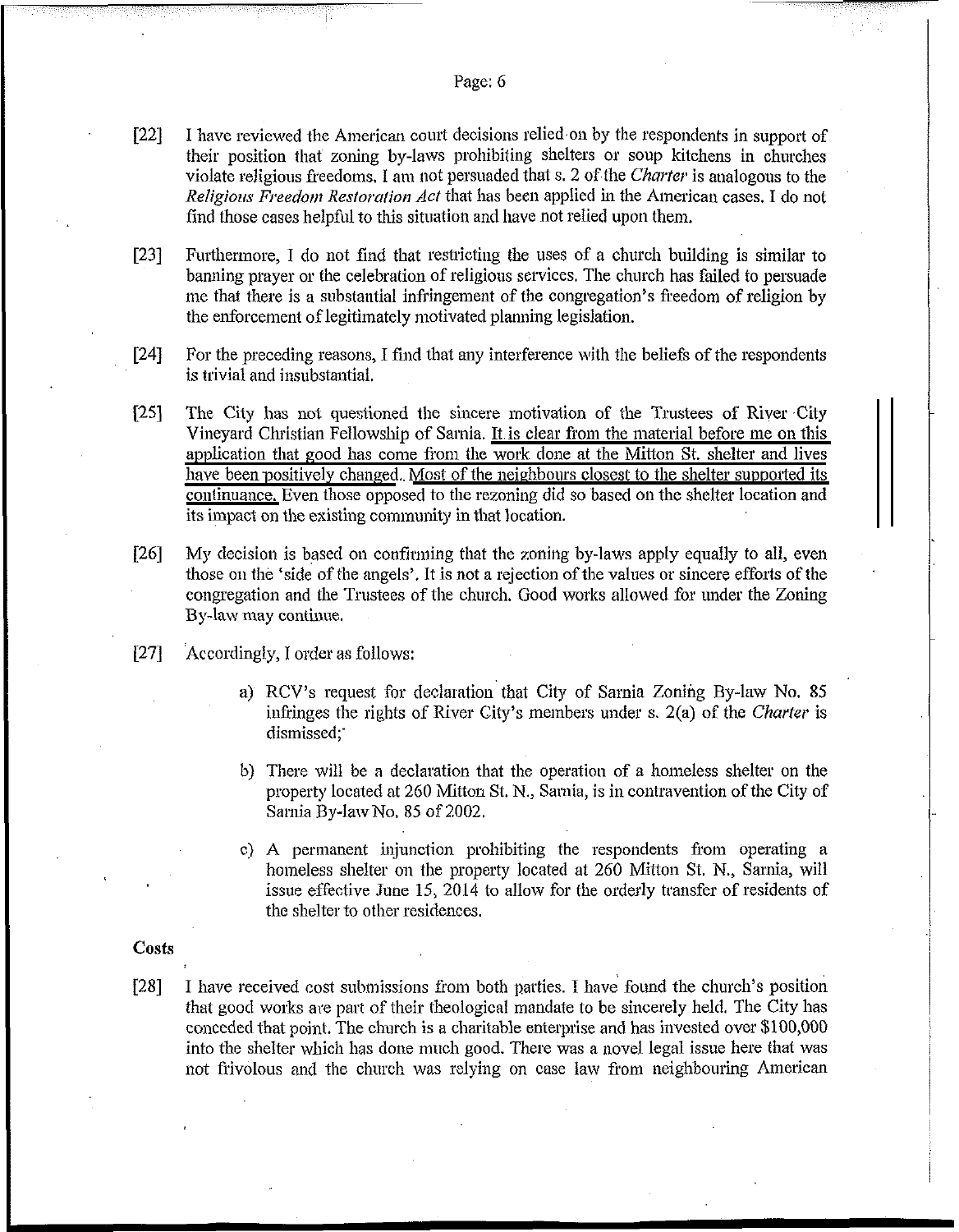jurisdictions that gave support to their position. The City has presumably much greater resources than the church and if not awarded their costs, although successful, will not be substantially disadvantaged. In the circumstances, both parties will be responsible for their own costs.

 $\mathcal{O}$ Thomas J. Carey Justice

Released: March 13, 2014